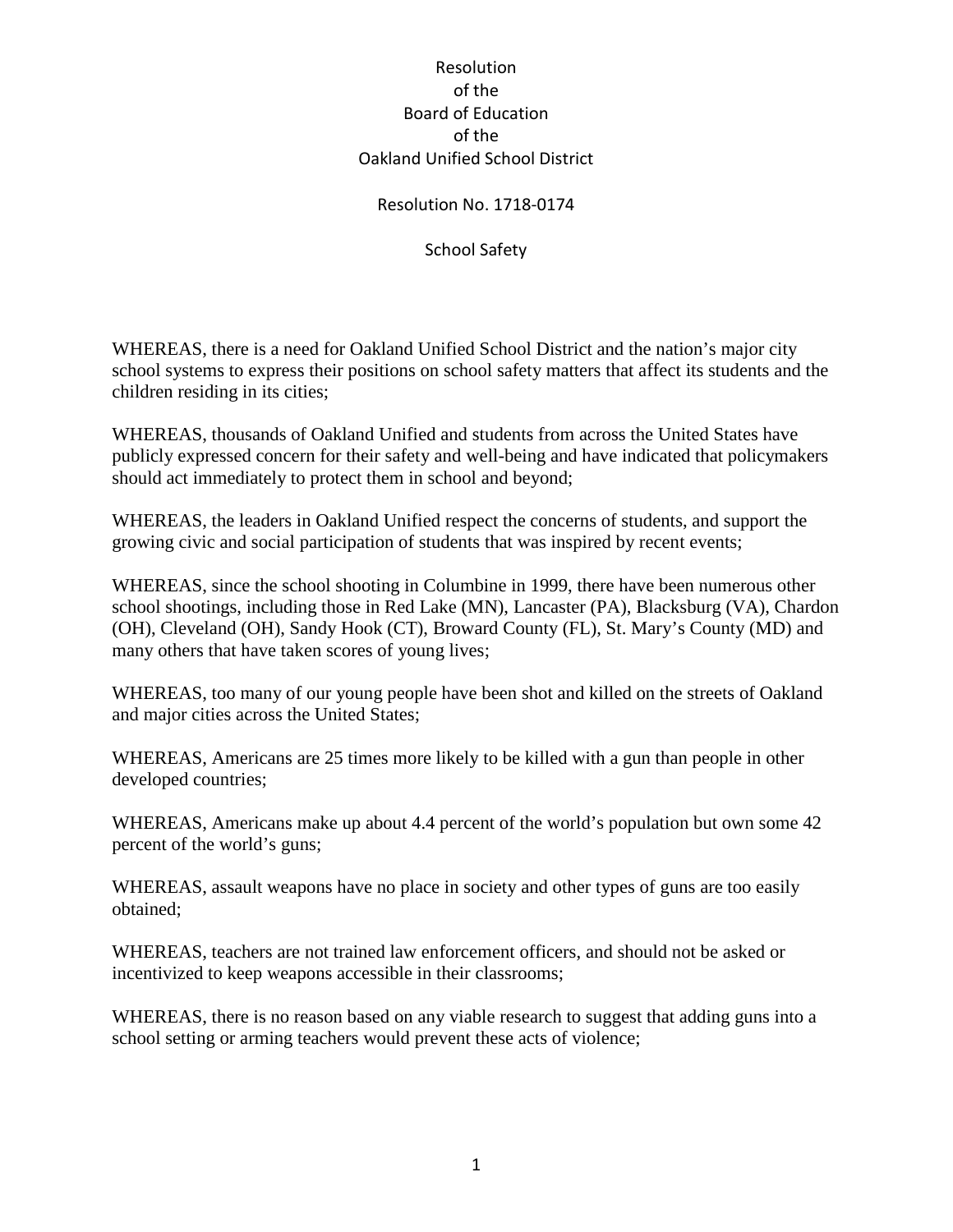## Resolution No. 1718-0174

## School Safety

WHEREAS, schools in Oakland Unified and across the country need considerable additional resources to plan for the possibility of such acts of violence, coordinate with law enforcement, and secure their buildings from intruders;

WHEREAS, many schools lack the mental health counselors, psychologists, and social workers they need to identify and work with students showing warning signs for depression and violence;

WHEREAS, the nation's data collection on gun violence and gun ownership is inadequate to monitor, understand, or prevent these events from happening;

WHEREAS, the multiple school shootings that the nation has witnessed over the years have complex causes requiring multiple solutions; and

WHEREAS, the Council of the Great City Schools, Oakland Unified and the other Council of Great City Schools member districts stand with students across the nation in demanding effective and comprehensive action from the federal government to protect schoolchildren.

NOW, THEREFORE, BE IT RESOLVED that the Board of Education of the Oakland Unified School District ("Board") calls on the Congress of the United States to ban the sale, purchase, possession, and use of assault weapons and large-capacity ammunition cartridges, except those required by the U.S. military and law enforcement to protect its or its allies' people and interests;

BE IT FURTHER RESOLVED that the Board calls on the Congress of the United States to require and strengthen universal background checks to possess any type of firearm;

BE IT FURTHER RESOLVED that the Board calls on the President of the United States to charge all agencies of the federal government with the task of reducing the number of gunrelated injuries and deaths in the United States.

BE IT FURTHER RESOLVED that the Board is opposed to the arming of teachers to protect schools and children;

BE IT FURTHER RESOLVED that the Board calls on the Congress of the United States to extend the perimeter of Gun-Free School Zones;

BE IT FURTHER RESOLVED that the Board calls on the Congress of the United States to appropriate adequate new funds to allow Oakland Unified and other school districts across the nation to plan and coordinate (i) tiplines/helplines and (ii) school security efforts with law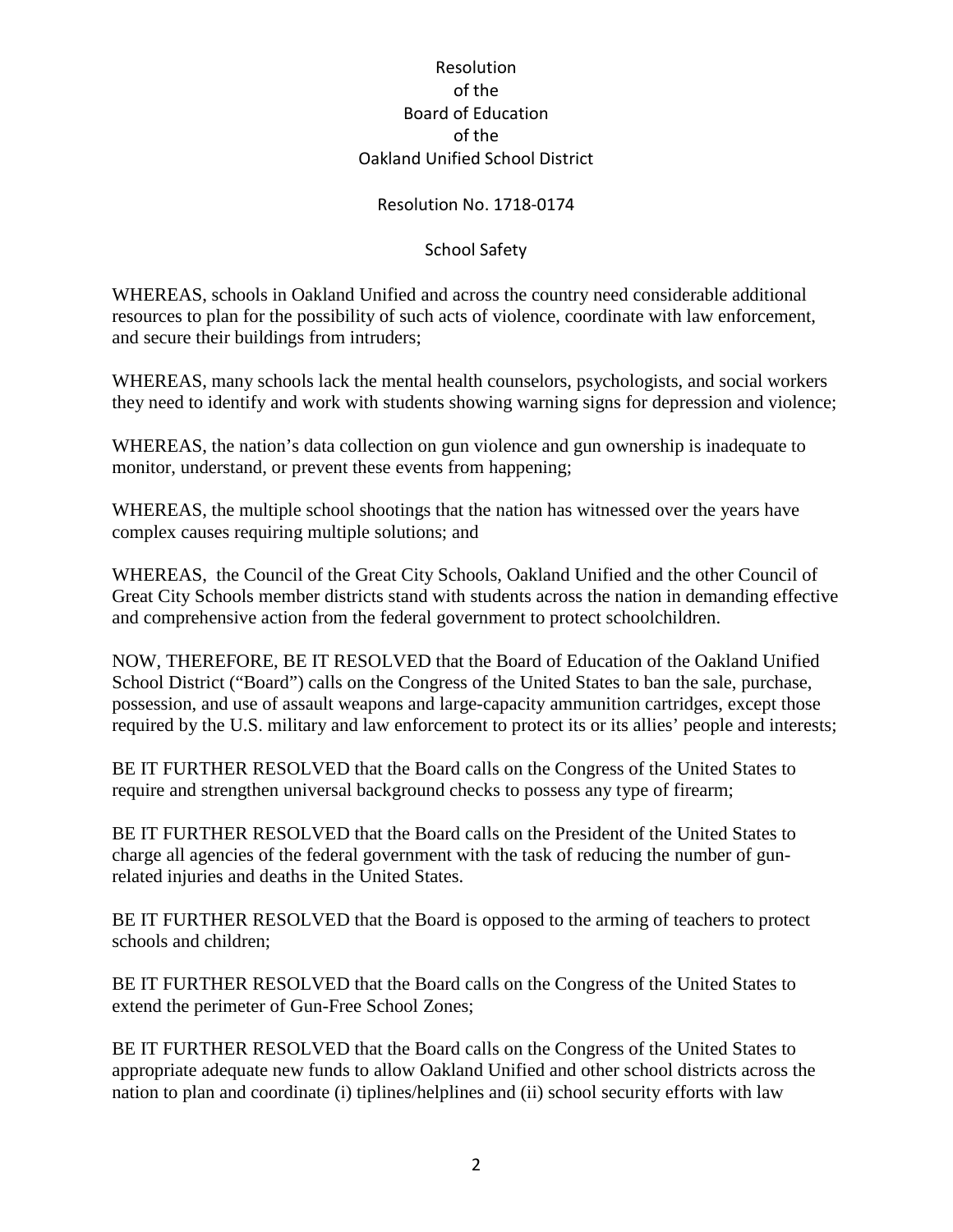## Resolution No. 1718-0174

## School Safety

enforcement officials and (iii) make other building alterations, e.g., install interior locking doors, that may be necessary to protect students, teachers, and staff;

BE IT FURTHER RESOLVED that the Board calls on the Congress of the United States to appropriate adequate new funds to increase the numbers of counselors, mental health staff, psychologists, restorative justice practitioners, and social workers in our schools;

BE IT FURTHER RESOLVED that the Board calls on the Congress of the United States to appropriate adequate new funds for programs to educate students and their families on the dangers of firearms;

BE IT FURTHER RESOLVED that the Board calls on all of the Oakland Unified-authorized charter schools and non-Oakland Unified schools in Oakland to adopt a similar resolution;

BE IT FURTHER RESOLVED that the Board calls on the Congress of the United States to require that states and the federal government collect the data necessary to track, monitor, understand, and prevent gun violence in the United States; and

BE IT FURTHER RESOLVED that the Board directs the Superintendent to: (i) require that all school and office site leaders and front office staff to obtain emergency preparedness training and to prepare their site staff and students with age and role-appropriate instructions and drills as part of their school and office site safety plans, (ii) make a 24x7 staffed tipline/helpline available through Oakland Unified staff, community and/or government partners to alert mental health or law enforcement/security personnel of concerns related to someone who is in need of support or protection and (iii) find ways to safely secure classrooms and offices from the inside by authorized staff.

Passed by the following vote:

PREFERENTIAL AYE:

PREFERENTIAL NOE:

PREFERENTIAL ABSTENTION:

PREFERENTIAL RECUSE:

AYES: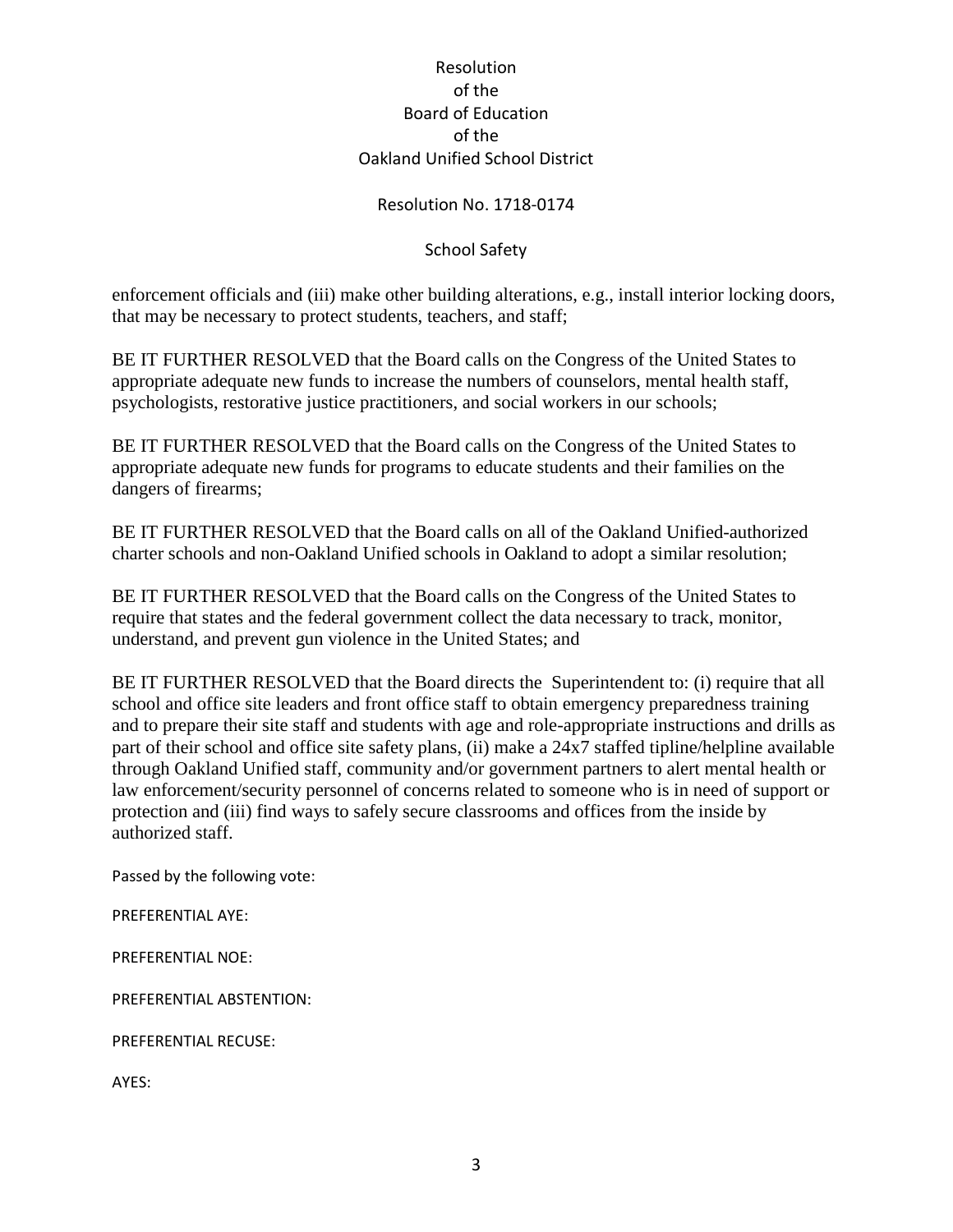# Resolution No. 1718-0174

School Safety

NOES:

ABSTAINED:

RECUSE:

ABSENT: